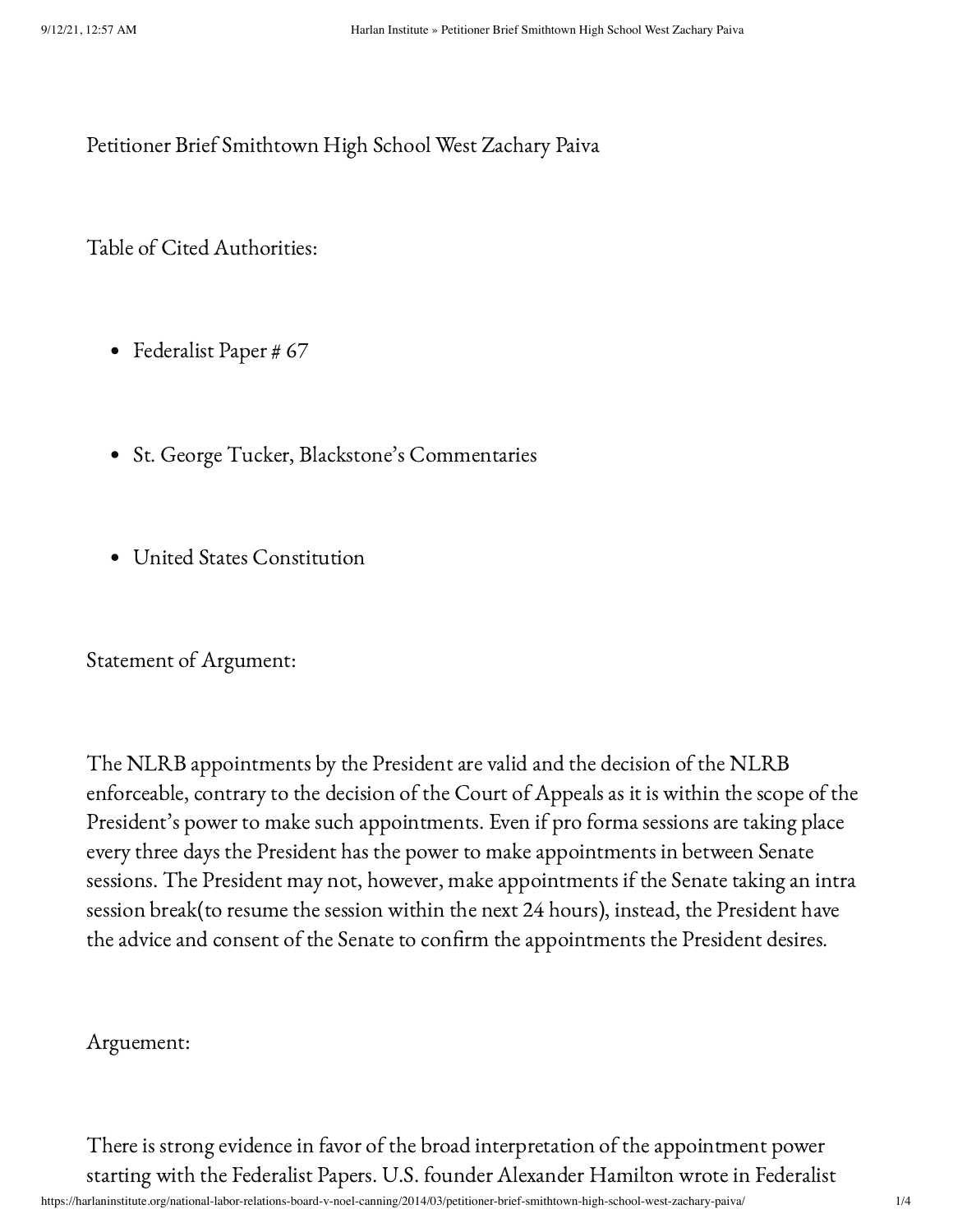Paper # 67 that, "The ordinary power of appointment is confided to the President and Senate jointly, and can therefore only be exercised during the session of the Senate; but …as vacancies might happen in their recess …the succeeding clause is evidently intended to authorise the President singly to make temporary appointments 'during the recess of the Senate, by granting commissions which should expire at the end of their next session.'" In these lines Hamilton explicitly states the intention of the clause was to allow the President to make appointments to allow the continued fulfillment of the many duties of the federal government.

The many members of the Senate are not expected to be assembled at all times so it was only reasonable of the founders to keep the federal government running until the Senate could next be assembled to make a decision on the appointments. Practically the President needs to be able to fill in vacancies during a recess of the Senate whether the vacancy occurs before or during the Senate recess. This is because a suitable replacement for the position may not have been found from one Senate meeting to the next or the President, busy with his duties, did not have time to consider or make appointments. Furthermore, the President may be so preoccupied while the Senate is having unusually frequent meetings that the President is not informed of the vacancy in time to consider appointments to submit to the Senate.

Now, concerning whether the President may make recess appointments during a recess within a session of the Senate, I find that the answer has little bearing on the result. If the President does make a such an appointment during a recess within a session, then the Senate will eventually resume and after they end the session the President's short lived commission will end. After this happens the President could then simply reappoint the same person. This makes the action of the President trying to make appointments during breaks within a session to gain any more power a futile cause. Even if the President can not make such appointments the President would only need to wait for the end of the session to make a desired appointment which would be either considered or ignored by the Senate in their next session. This reasoning is supported by U.S. legal scholar, St. George Tucker: " in case such a disagreement between the president and the senate, if the president should persist in his opinion, and make no other nomination, the person appointed by him during the recess of the senate would continue to hold his commission, until the end of their session: so that the vacancy would happen a second time during the recess of the senate, and the president consequently, would have the sole right of appointing a second time; and the person whom the senate have rejected, may be instantly replaced by a new commission."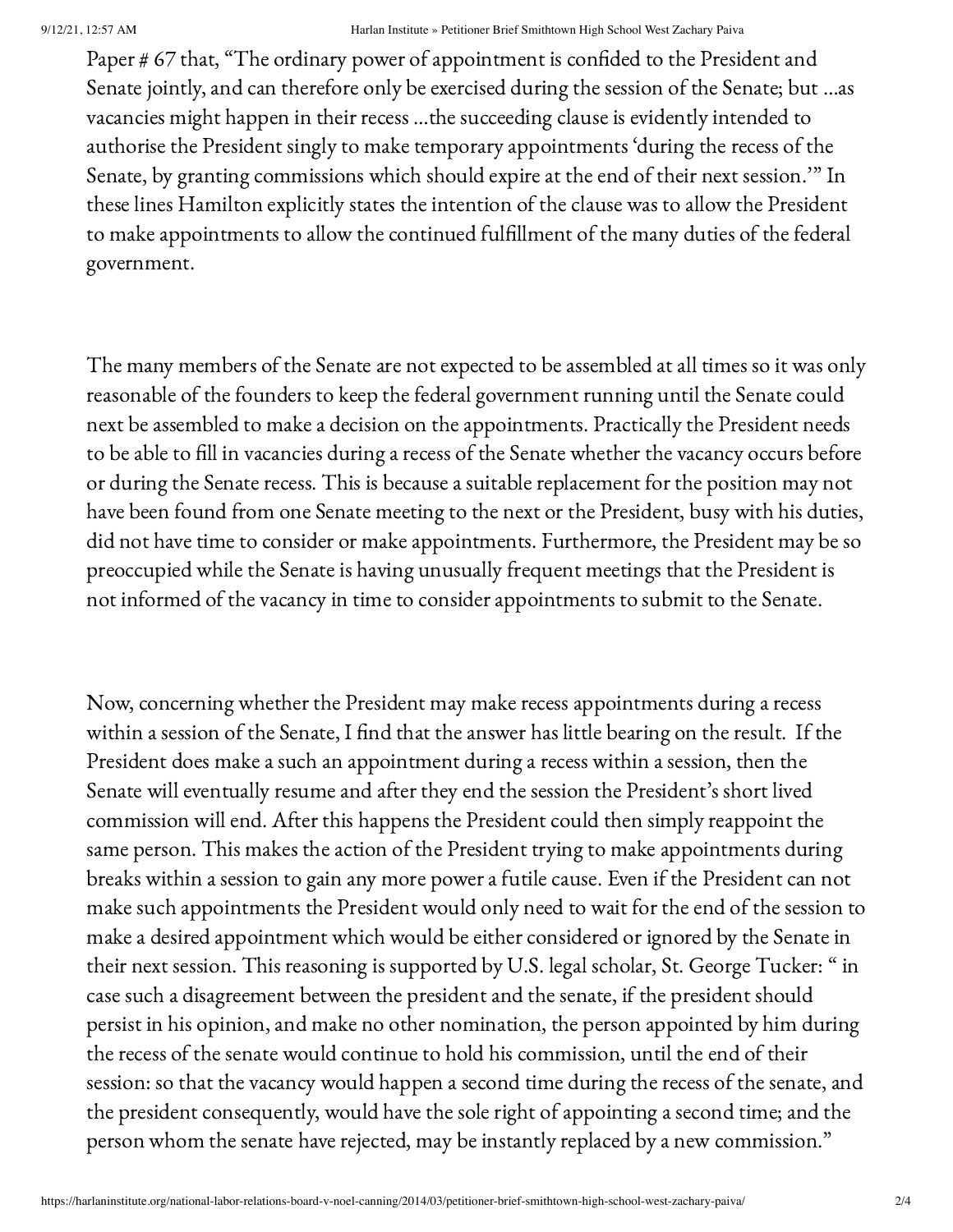The Senate holds pro forma sessions every three days because Article I, Section 5 of the U.S. Constitution states, "Neither House, during the session of Congress, shall, without the consent of the other, adjourn for more than three days," allowing the House to stop the Senate from adjourning. Current tradition has used this section of the Constitution to set the minimum number of days the Senate must go without meeting for them to be in recess to be four days. However, this convention does not draw upon any actual legal ground as the Constitution does not explicitly or implicitly set this standard. There is no actual legal binding that exists to stop the President from making appointments during pro forma sessions. It is a completely arbitrary minimum set by a section of the Constitution that does not concern the ability for the President to make appointments. The legitimacy of claims against the President's power is further undermined by the questionable legitimacy of pro forma sessions, since they are nothing more than a call to order by a single senator. Doing such is akin to confirming one's presence at their place of work and then not fulfilling their duties there. It makes a pro forma session a waste of time that could instead be spent considering appointments made by the President and giving him/her their advice and possible consent. Or if not considering appointments then at least other problems. There will always be other duties the Senate needs to be fulfilling.

## Conclusion

It is in the the best interest and the legal obligation to follow a broad interpretation of the President's appointment powers to allow for the smooth operation of the federal government. Since many agencies now exist under the executive branch that help run the government and provide the various services required of them the ability to fill in vacancies in a timely manner is vital. As such the President uses his appointment power when the Senate is in a recess, making them unavailable for advice and consent until their next session. This is supported by Hamilton's writing in Federalist Paper # 67 that the power is intended to allow vacancies to be filled while the Senate was out of session. The opposition of the President's appointment power suggests that pro forma sessions do not allow the President to make appointments, but as stated above the arbitrary minimum days convention and the results of using it to impede appointments are futile and not legally binding as the Constitution has no such provision concerning the appointment power. Furthermore, it is only practical that the President be able to fill vacancies during a recess whether or not the vacancy happened during a recess or that particular recess. Following an interpretation as